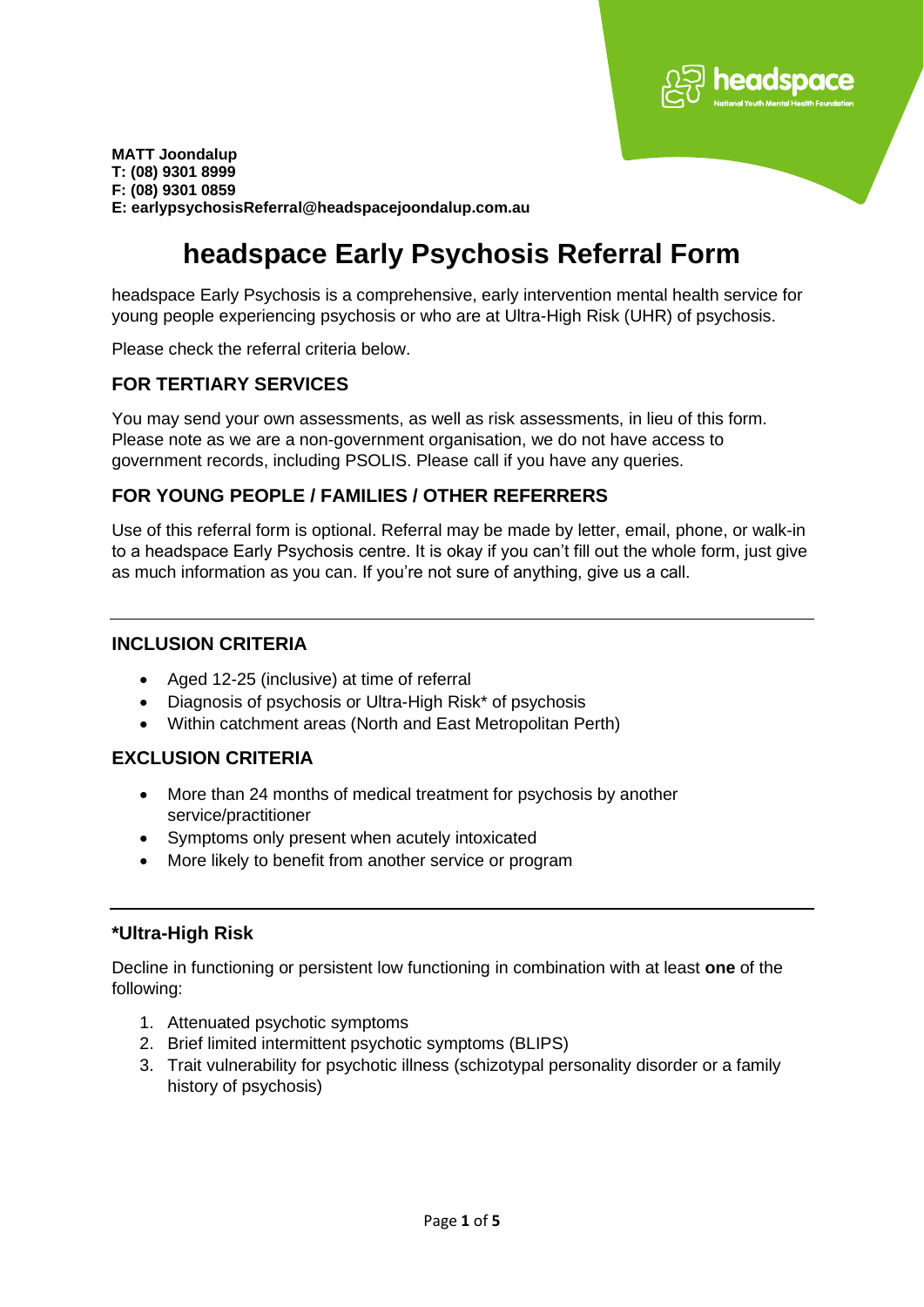

| YOUNG PERSONS DETAILS                                                                                           |                                                                  |                    |                                |                            |  |  |
|-----------------------------------------------------------------------------------------------------------------|------------------------------------------------------------------|--------------------|--------------------------------|----------------------------|--|--|
| Name:                                                                                                           |                                                                  |                    |                                |                            |  |  |
| Address:                                                                                                        |                                                                  |                    |                                |                            |  |  |
| DOB:                                                                                                            |                                                                  | Gender:            |                                | <b>Preferred Pronouns:</b> |  |  |
| Mobile:                                                                                                         |                                                                  | Home:              |                                |                            |  |  |
|                                                                                                                 | Aboriginal / Torres Strait Islander:                             | Language:          |                                |                            |  |  |
|                                                                                                                 |                                                                  | Cultural Identity: |                                |                            |  |  |
| Yes $\Box$ No $\Box$ Prefer not to answer $\Box$                                                                |                                                                  |                    | Interpreter required: Yes No [ |                            |  |  |
| <b>IMPORTANT CONTACTS</b>                                                                                       |                                                                  |                    |                                |                            |  |  |
|                                                                                                                 | Next of Kin / Emergency Contact:                                 |                    | Ph:                            |                            |  |  |
| Relationship:                                                                                                   |                                                                  |                    |                                |                            |  |  |
| <b>General Practitioner:</b>                                                                                    |                                                                  |                    | Ph:                            |                            |  |  |
| <b>GP Practice:</b>                                                                                             |                                                                  |                    |                                |                            |  |  |
| <b>REFERRER DETAILS</b>                                                                                         |                                                                  |                    |                                |                            |  |  |
| Name:                                                                                                           |                                                                  |                    |                                |                            |  |  |
| Organisation:                                                                                                   |                                                                  |                    | Position:                      |                            |  |  |
| Address:                                                                                                        |                                                                  |                    |                                |                            |  |  |
| Phone:                                                                                                          |                                                                  | Email:             |                                |                            |  |  |
| REASON FOR REFERRAL (e.g., when did issues begin, impact on school/work, duration and frequency<br>of symptoms) |                                                                  |                    |                                |                            |  |  |
|                                                                                                                 |                                                                  |                    |                                |                            |  |  |
| <b>LEVEL OF INSIGHT</b>                                                                                         |                                                                  |                    |                                |                            |  |  |
| Excellent:                                                                                                      | understands diagnosis and need for treatment                     |                    |                                |                            |  |  |
| Moderate:                                                                                                       | accepts something is wrong and willing to accept treatment       |                    |                                |                            |  |  |
| Poor:                                                                                                           | accepts something is wrong, but is unwilling to accept treatment |                    |                                |                            |  |  |
| None:                                                                                                           | does not perceive self as having an illness                      |                    |                                |                            |  |  |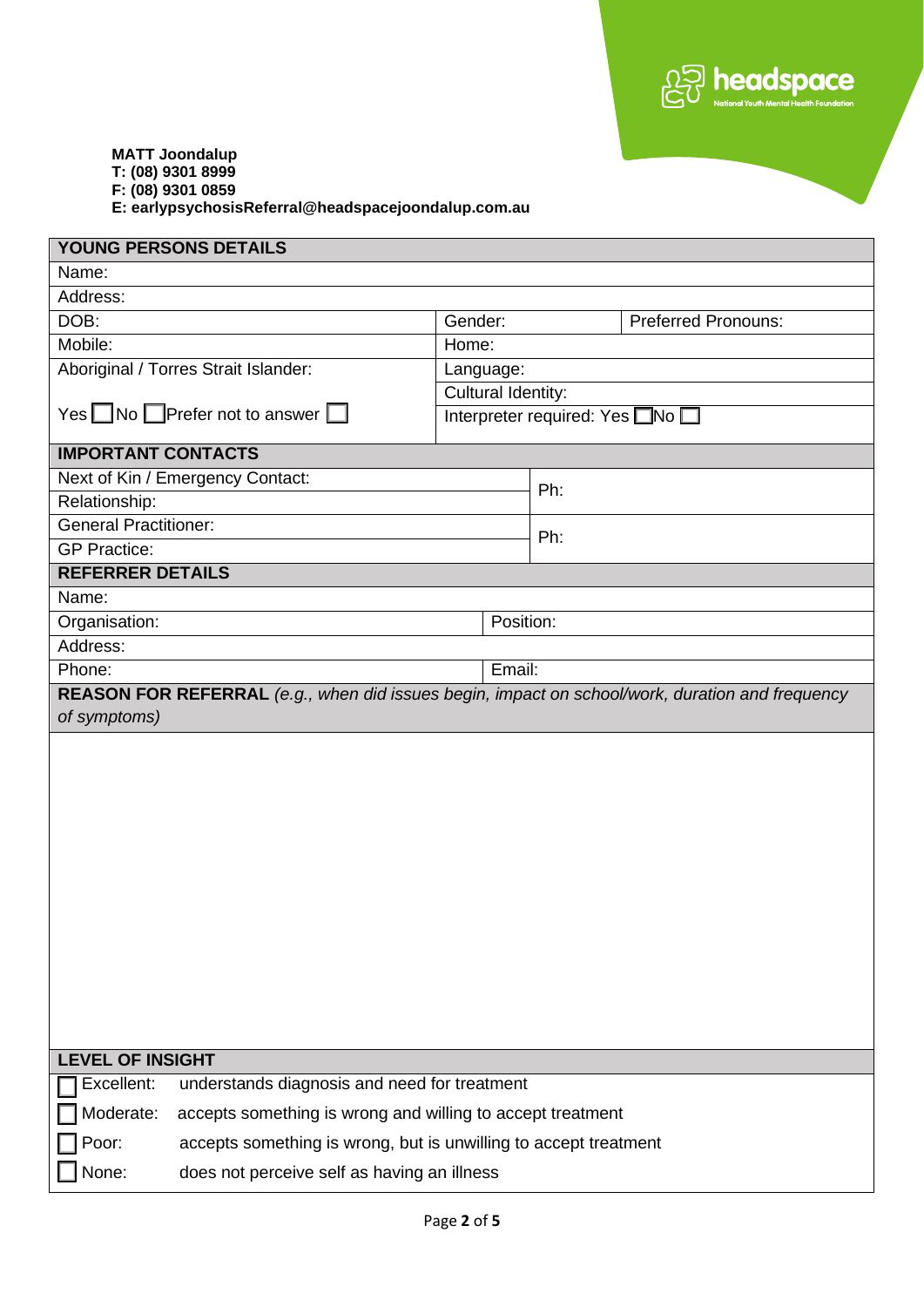

| <b>MENTAL HEALTH HISTORY</b>                                                 |                         |                                     |
|------------------------------------------------------------------------------|-------------------------|-------------------------------------|
| Previous contact with mental health services/private practitioners? Details: | $Yes \Box No \Box$      |                                     |
|                                                                              |                         |                                     |
|                                                                              |                         |                                     |
| Previous psychiatric diagnoses? Details:                                     |                         | Yes $\Box$ No $\Box$                |
|                                                                              |                         |                                     |
|                                                                              |                         |                                     |
| Previous hospitalisations? Details:                                          |                         | Yes $\Box$ No $\Box$                |
|                                                                              |                         |                                     |
|                                                                              |                         |                                     |
| Previous medications? Details:                                               |                         | Yes $\Box$ No $\Box$                |
|                                                                              |                         |                                     |
|                                                                              |                         |                                     |
|                                                                              |                         |                                     |
|                                                                              |                         |                                     |
|                                                                              |                         |                                     |
| <b>Current medications? Details:</b>                                         |                         | Yes $\square$ No $\square$          |
|                                                                              |                         |                                     |
|                                                                              |                         |                                     |
|                                                                              |                         |                                     |
|                                                                              |                         |                                     |
|                                                                              |                         |                                     |
| <b>MEDICAL HISTORY</b>                                                       |                         |                                     |
| Are there any physical health issues? Details:                               |                         | Yes $\Box$ No $\Box$ Unknown $\Box$ |
|                                                                              |                         |                                     |
|                                                                              |                         |                                     |
| Have any recent investigations been completed (i.e, blood tests, ECG,        |                         | Yes □No □Unknown □                  |
| CT/MRI)? Details:                                                            |                         |                                     |
|                                                                              | If Yes, date completed: |                                     |
|                                                                              |                         |                                     |
| <b>FAMILY PSYCHIATRIC HISTORY</b>                                            |                         |                                     |
| Is there any family history of mental illness? Details:                      |                         |                                     |
|                                                                              |                         |                                     |
|                                                                              |                         |                                     |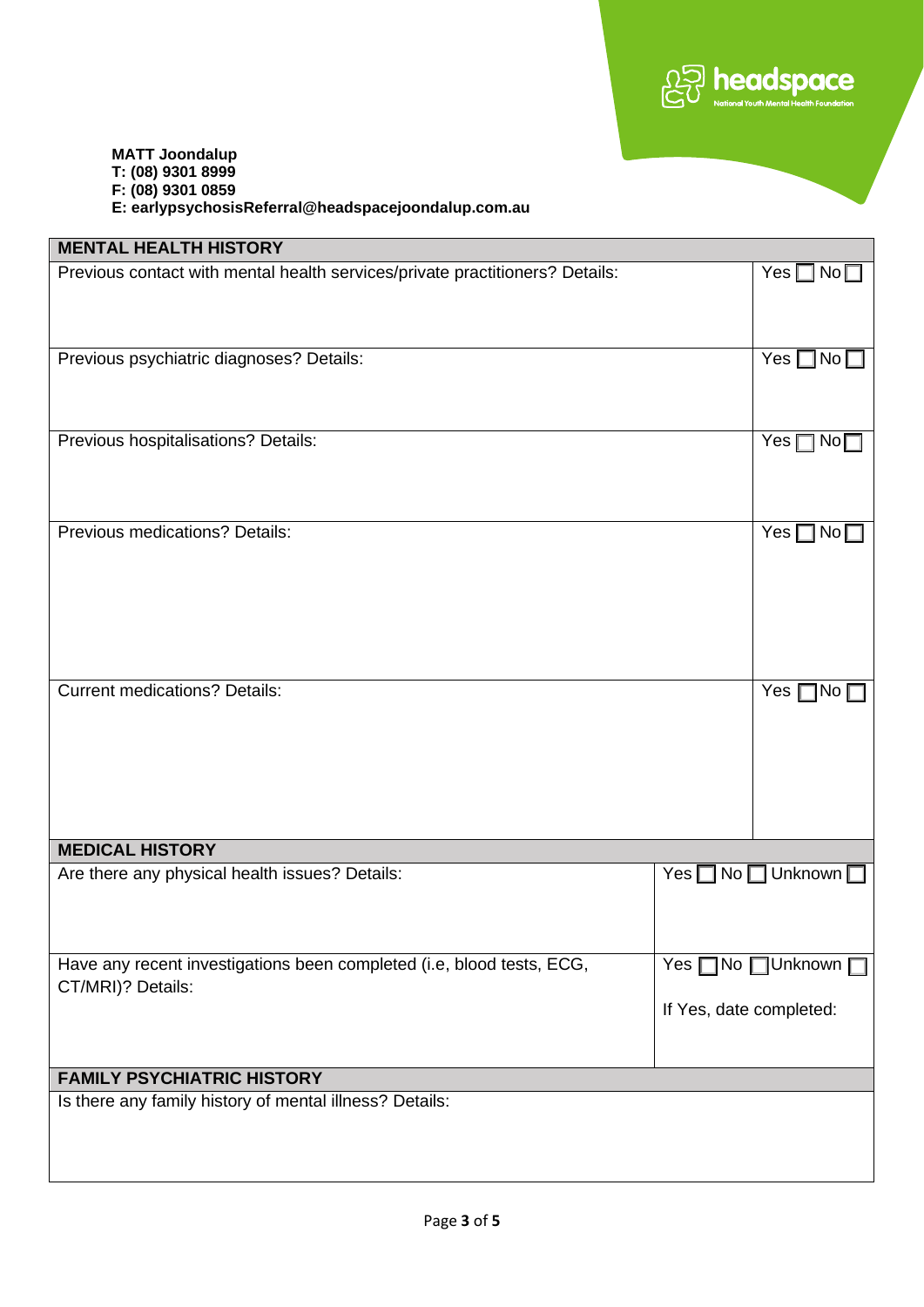

| SOCIAL SITUATION (family relationships, level of support, accommodation, study, employment, finances) |                                     |                                     |  |  |  |
|-------------------------------------------------------------------------------------------------------|-------------------------------------|-------------------------------------|--|--|--|
|                                                                                                       |                                     |                                     |  |  |  |
|                                                                                                       |                                     |                                     |  |  |  |
|                                                                                                       |                                     |                                     |  |  |  |
|                                                                                                       |                                     |                                     |  |  |  |
|                                                                                                       |                                     |                                     |  |  |  |
|                                                                                                       |                                     |                                     |  |  |  |
| <b>SUBSTANCE USE</b>                                                                                  |                                     |                                     |  |  |  |
| History of use?                                                                                       | Current use?                        |                                     |  |  |  |
| Yes No Unknown                                                                                        | Yes $\Box$ No $\Box$ Unknown $\Box$ |                                     |  |  |  |
| Details:                                                                                              |                                     |                                     |  |  |  |
| <b>FORENSIC HISTORY</b>                                                                               |                                     |                                     |  |  |  |
| History of criminal charges? Details:                                                                 |                                     | Yes □ No□ Unknown□                  |  |  |  |
|                                                                                                       |                                     |                                     |  |  |  |
|                                                                                                       |                                     |                                     |  |  |  |
| Current or pending charges? Details:                                                                  |                                     | Yes□ No□ Unknown □                  |  |  |  |
|                                                                                                       |                                     |                                     |  |  |  |
| <b>RISK ASSESSMENT</b>                                                                                |                                     |                                     |  |  |  |
| History of self-harm / suicidality?                                                                   |                                     | Yes<br>No [                         |  |  |  |
| Current thoughts / plans / intent? Details:                                                           |                                     | Yes <sub>l</sub><br>$N$ o $\square$ |  |  |  |
|                                                                                                       |                                     |                                     |  |  |  |
|                                                                                                       |                                     |                                     |  |  |  |
|                                                                                                       |                                     |                                     |  |  |  |
| History of violence?                                                                                  |                                     | Yes<br>No                           |  |  |  |
| Current thoughts / plans / intent? Details:                                                           |                                     | Yes<br>1No.                         |  |  |  |
|                                                                                                       |                                     |                                     |  |  |  |
|                                                                                                       |                                     |                                     |  |  |  |
|                                                                                                       |                                     |                                     |  |  |  |
| History of risk from others?                                                                          |                                     | Yes<br>No <sub>1</sub>              |  |  |  |
| Current thoughts / plans / intent? Details:                                                           |                                     | Yes<br>$\overline{\mathsf{No}}$     |  |  |  |
|                                                                                                       |                                     |                                     |  |  |  |
|                                                                                                       |                                     |                                     |  |  |  |
|                                                                                                       |                                     |                                     |  |  |  |
| <b>MENTAL HEALTH ACT STATUS</b><br>] Involuntary [                                                    |                                     |                                     |  |  |  |
| If in hospital<br>Voluntary                                                                           |                                     |                                     |  |  |  |
| Community Treatment Order?<br>1No<br>Yes [                                                            | <b>Expiry Date:</b>                 |                                     |  |  |  |